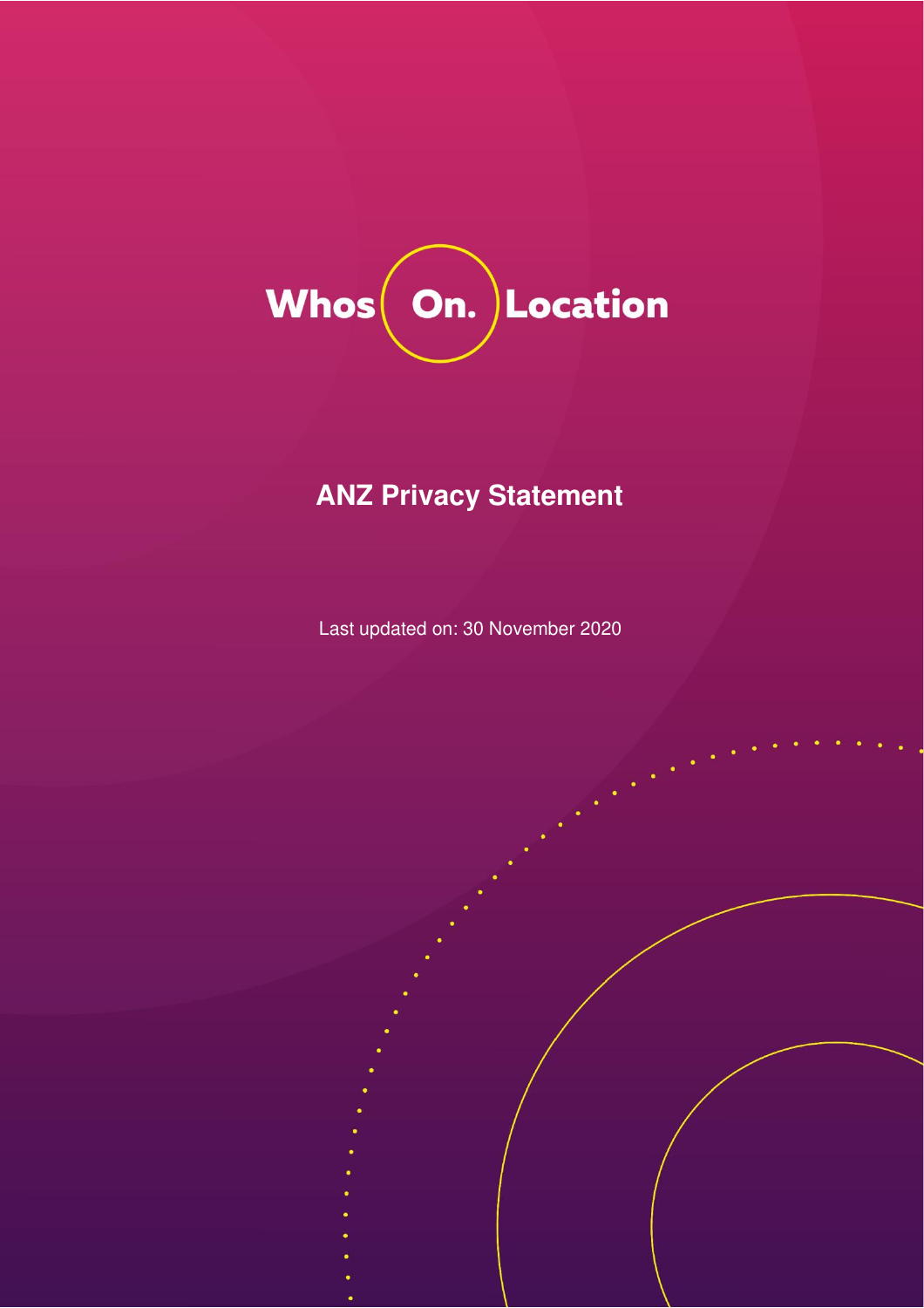### **This statement outlines our commitment to the Australian and New Zealand Privacy Act and Principles.**

The following is a brief summary of how our privacy policy complies with and/or relates to the specific laws and privacy protection principles put forth by the governments of Australia and New Zealand.

### **Notice/Awareness**

This Privacy Policy Statement is being placed as a link on WhosOnLocation (the 'Service') pages, a practice that is becoming an industry standard location for Web Service privacy policies.

## **Compliance With The Australian Privacy Act 1988 (Commonwealth) and the Australia Privacy Principles**

In Australia, the key privacy legislation applying to WhosOnLocation is the Privacy Act 1988 (Cth). The Privacy Act applies to most private sector organizations operating in Australia and sets a national standard for the collection, use and disclosure, quality and security of "Personal Information". In particular, the Privacy Act establishes the Australian Privacy Principles (APPs) (effective from 12 March 2014) that sets out these key obligations.

The APPs regulate the collection, use and disclosure of personal information, and also allow individuals to access their personal information and have it corrected if it is incorrect. There are also separate APPs that deal with the use and disclosure of personal information for the purpose of direct marketing (APP 7) and cross-border disclosure of personal information (APP 8). Further information regarding the APPs are set out on the Australian Government website [https://www.oaic.gov.au.](https://www.oaic.gov.au/) 

Our policy is compliant with the Australian Privacy Act and the Australian Privacy Principles.

#### **The most significant of the APPs are summarized below:**

• APP 1 (open and transparent management of personal information) provides that entities must take reasonable steps to implement practices, procedures and systems that ensure compliance with the APPs and publish their privacy policy;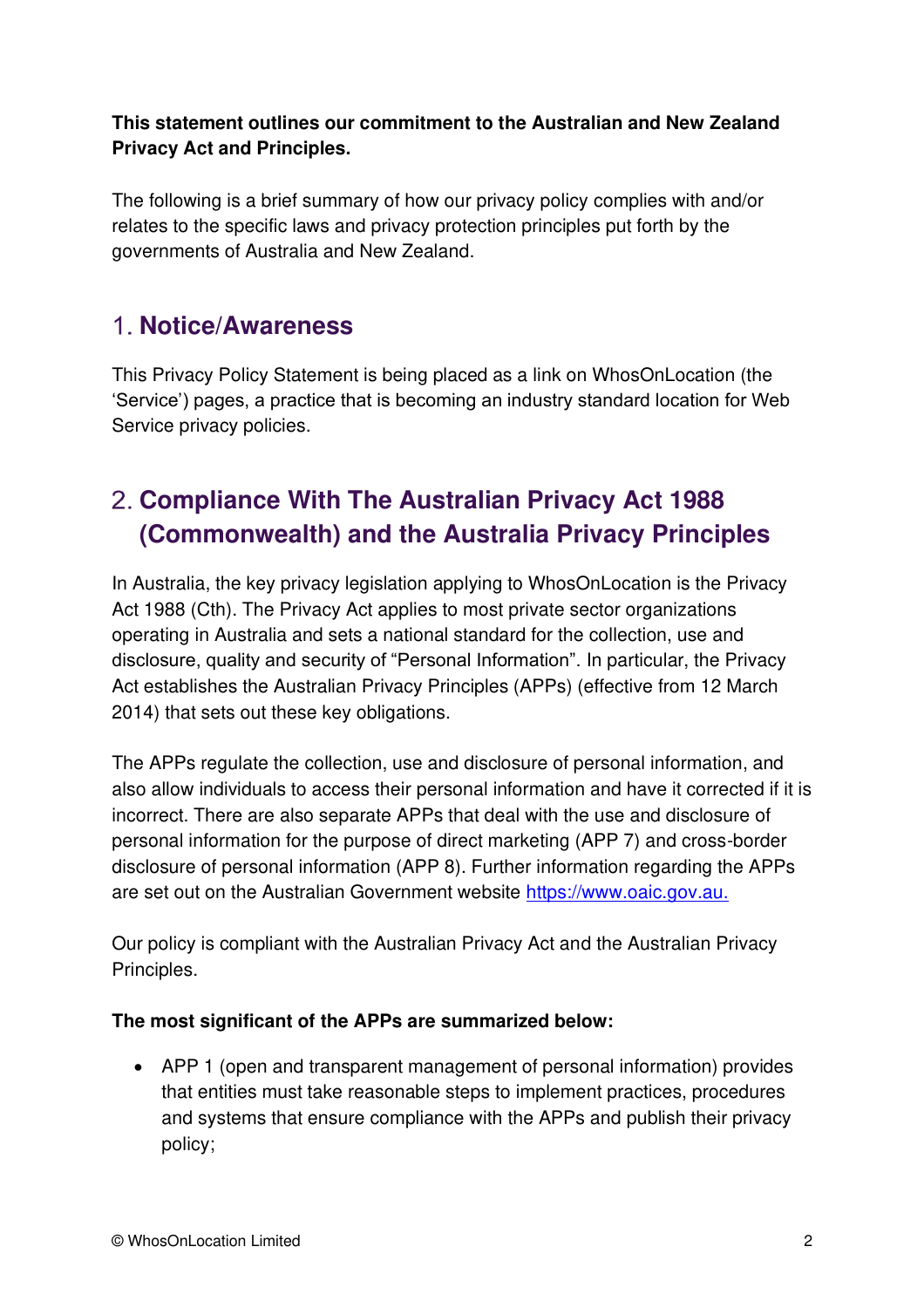- APP 5 (notification of collecting personal information) requires entities to ensure that at before, at the time of, or as soon as practicable after, an entity collects personal information from an individual the entity must take such steps as are reasonable in the circumstances to notify the individual of the collection of the personal information;
- APP 7 (direct marketing) restricts the use or disclosure of personal information for direct marketing unless an exception applies; and
- APP 8 (cross-border disclosure of personal information) requires that before an entity discloses personal information about an individual to a person or entity overseas, the entity must take reasonable steps to ensure that the overseas recipient does not breach the Australian Privacy Principles.

### **Personal Information is defined as any information or an opinion about an identified individual, or an individual who is reasonably identifiable:**

- whether the information or opinion is true or not; and
- whether the information or opinion is recorded in a material form or not.
- This information can include customer name and contact information including postal address, email address and telephone number, billing information, credit or debit card information, and transaction information for any products that may have been purchased.

**We adhere to the Australian Privacy Principles for all personal information that we collect from our customers (i.e., the companies that utilize and pay for our service) and from any other individuals that we may receive or collect personal information from. In particular:** 

- We only collect personal information of the individuals who have registered or signed up for our services (such as employee, contractor, and visitor profile information). WhosOnLocation does not collect unsolicited information as defined under the APPs and our Privacy Policy;
- We only use personal information for the purposes set out in our Privacy Policy and we only disclose such personal information to third party vendors to whom customers link from our service; and
- Where it is reasonably practicable, we will give our customers access to their personal information, delete the personal information if requested, and retain it only as necessary to provide our services to our customers.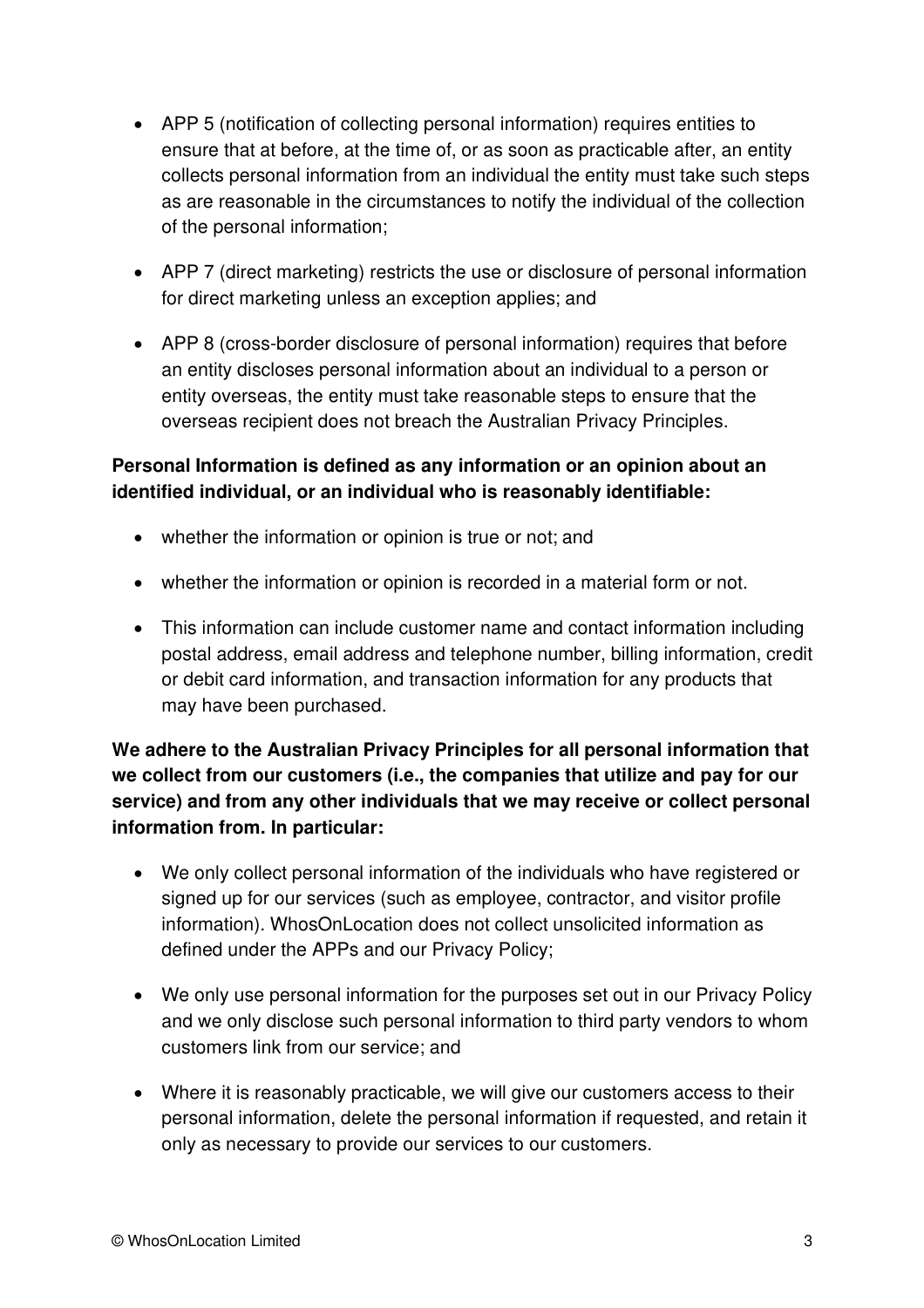# **New Zealand's Privacy Act (2020) and its 13 Information Privacy Principles (NZ IPPs)**

Similar to the Australian privacy principles, New Zealand law lays out 13 information privacy principles (NZ IPPs) for the proper handling of personal information of New Zealand citizens, and these principles can be found at [https://privacy.org.nz/privacy](https://privacy.org.nz/privacy-act-2020/privacy-principles/)[act-2020/privacy-principles/.](https://privacy.org.nz/privacy-act-2020/privacy-principles/)

#### **Cross-border disclosures**

Cross-border data flows are permissible where the receiving party only stores or processes the personal information on the instructions of the disclosing party, for example cloud storage services. In such circumstances, the information held by the recipient will still be treated as being held by the discloser.

If the criteria above does not apply (i.e. the recipient uses the personal information for its own purposes), then the cross-border data flow is permissible if the information will be adequately protected. For example:

- the receiving party is subject to the NZ Privacy Act because they do business in New Zealand;
- the information is going to a place with comparable privacy safeguards to New Zealand; or
- the receiving person has agreed to adequately protect the information through model contract clauses, etc.

WhosOnLocation will continue to take steps to ensure its third-party processor either use the personal information solely in accordance with our instructions, or will otherwise adequately protect the personal information.

As is the case with Australian privacy laws, WhosOnLocation acts as the processor, not collector of the data, of its New Zealand's customers' customers. In addition, WhosOnLocation's handling of personal information under its Privacy Policy is perfectly aligned with the 13 NZ IPPs, including those directing that personal information be collected for lawful purposes (e.g., for managing the presence of people in our customers duty of care like; employees, visitors, and contractors through our customers facilities), that data should be collected directly from individuals (e.g., end users using the WhosOnLocation platform), that notice of collection of data and purpose of the data collection is provided, that data be collected in a legal manner, or that individuals have right to access and correct their data.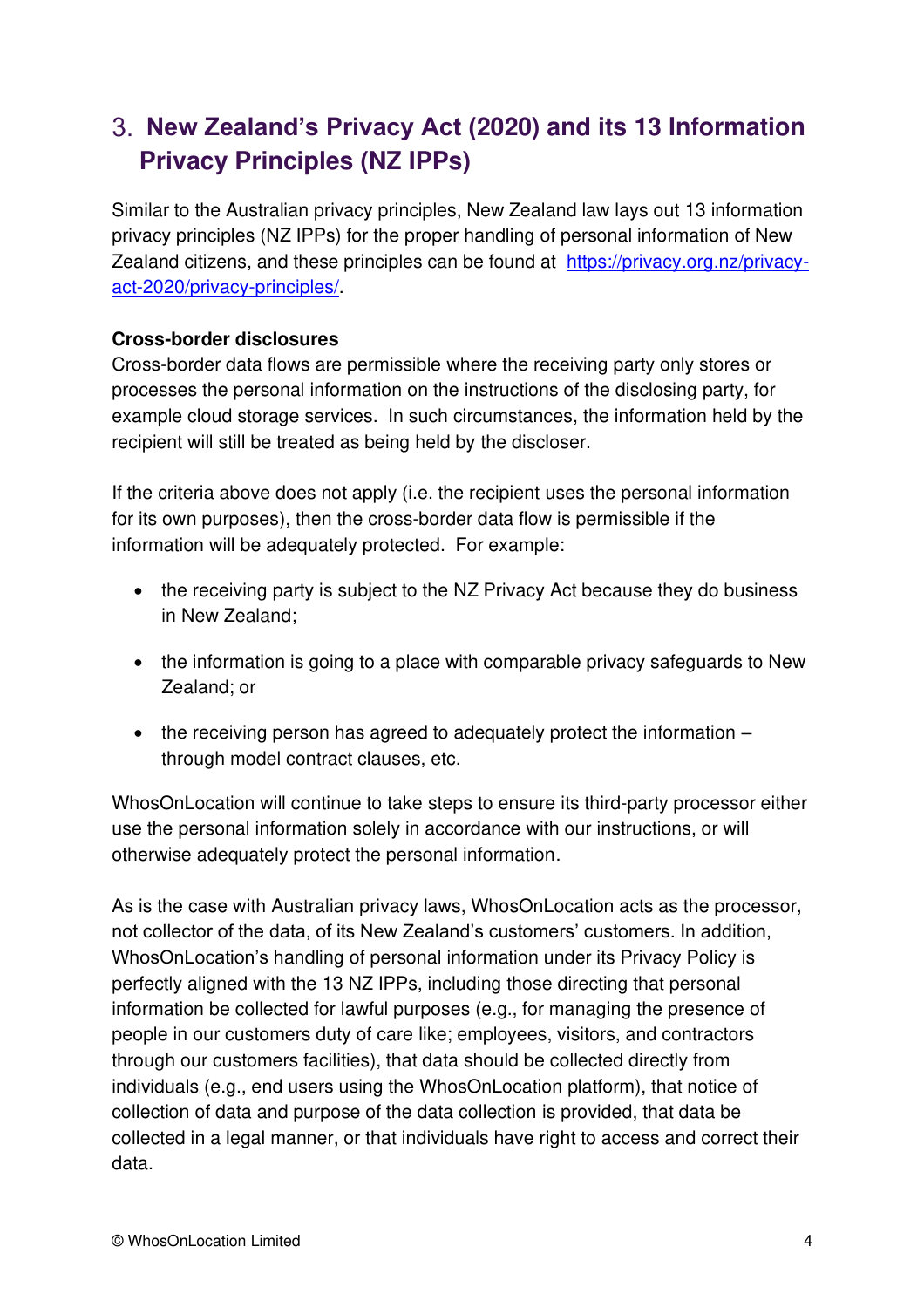#### **Notifiable privacy breaches**

If WhosOnLocation becomes aware of a privacy breach that has caused anyone serious harm (or is likely to do so), we are legally required to notify the NZ Privacy Commissioner and any affected people as soon as possible.

WhosOnLocation has systems in place to secure the personal information we hold, to identify and assess any actual or suspected privacy breach, and to report any breach that has or may cause serious harm. "Serious harm" is assessed by considering: the sensitivity of the information lost, actions taken to reduce the risk of harm, the nature of the harm that could arise, and any other relevant matters.

#### **Contacting us**

If you wish to make a complaint about the way we have handled your personal information (including if you think we have breached any applicable privacy laws), you may do so to our Privacy Officer in writing, by mail or email to the address or email address set out in the 'Contact Us' section of this Policy. Please include your full name, contact details and a detailed description of your complaint. Our Privacy Officer will acknowledge your complaint and respond to you regarding your complaint within a reasonable period of time. If you consider that we have failed to resolve the complaint satisfactorily, we will provide you with information about the further steps you can take.

#### **This Statement may be updated from time to time**

WhosOnLocation reserves the right to change this Statement at any time and any amended Statement is effective upon the posting on:

- The login screen message board
- Twitter Updates [\(https://twitter.com/WhosOnLocation\)](https://twitter.com/WhosOnLocation)
- Email to Customer Account Owners.

#### **Please read our Master Subscription Agreement**

Use of the Service is subject to WhosOnLocation's Master Subscription Agreement and this ANZ Privacy Statement, along with our Privacy Policy and GDPR Statement (if applicable), should be read in conjunction with this. In the event of a conflict or disagreement between this ANZ Privacy Statement and our Privacy Policy, the Privacy Policy will prevail.